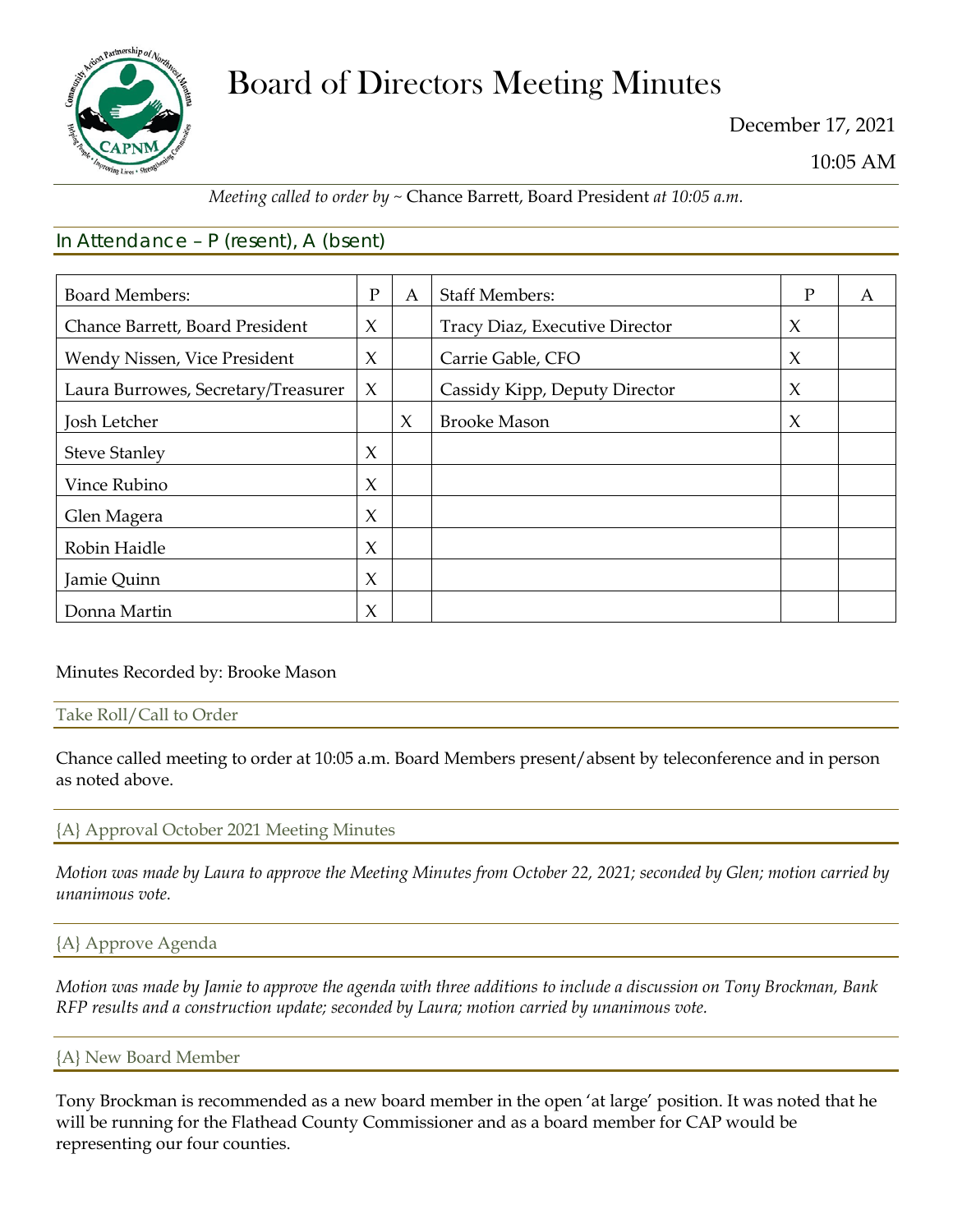*Motion was made by Jamie to approve Tony being added to the board; seconded by Wendy; motion carried by unanimous vote.*

## {A} Updated Financial Status

Carrie discusses. ESG is under budget. We're getting a lot of COVID funding for CSBG and are working on getting our funds spent down. Chance recommends a meeting with partners in the community to brainstorm uses for these funds. Tracy suggests we start doing this at the first of 2022. The partner would have to submit a budget and scope of work to apply for a subgrant and would have to follow guidelines and meet our mission statement. Applied materials got an extension. Our HUD projects ended so we are starting a new grant year. Section 8 is showing a profit. We are currently using grant money to run Section 8, which we don't usually get.

*Motion was made by Glen to approve; seconded by Donna; motion carried by unanimous vote.*

### {B} 2022 Allocable Budget

Carrie discusses. We are on budget. Fuel assistance grants are coming. Fiscal and HR will be budgeted out for the coming year.

{B} 2022 Agency Annual Budget

Carrie states that she has compared next year's budget with historical data and last year's budget. The new budget accounts for a staffing expense accelerator and includes new COVID grants. The new budget also includes sub-grants using ESG funds and capital expenditures from the state for weatherization. We are also projecting the eventual cost of roof repair and toilet replacements for the Kalispell building.

#### {A} Finance Committee Recommendation

Chance summarizes the recommendation by the finance committee.

*Motion was made by Glen to approve the budgets; seconded by Robin; motion carried by unanimous vote.* 

#### {A} Bank RFP

Cassidy discussed. After the RFP review the board concurred with staff recommendation of Stockman Bank for bank/cash management services and Valley Bank for loan services. Both of these banks met the requirements as outlined in the RFP.

*Motion was made by Jamie to approve the recommended banks; seconded by Wendy; motion carried by unanimous vote.* 

#### {A} Approve Consent Agenda

Cassidy presents the Consent Agenda. There are a number of new grants that are coming in. We have a few amendments to LIEAP and reoccurring contracts with vendors for Weatherization. We are sub-granting to The Warming Center, Abbie Shelter and Samaritan House covering for six months of operations. Cassidy is doing additional outreach to see who else we can serve with sub-grants. In addition to funds we have also contributed cold weather clothing, computers and washer and dryers. Laura recommends doing a radio PSA on how we are helping our community.

*Motion was made by Laura to approve the Consent Agenda; seconded by Jamie; motion carried by unanimous vote.*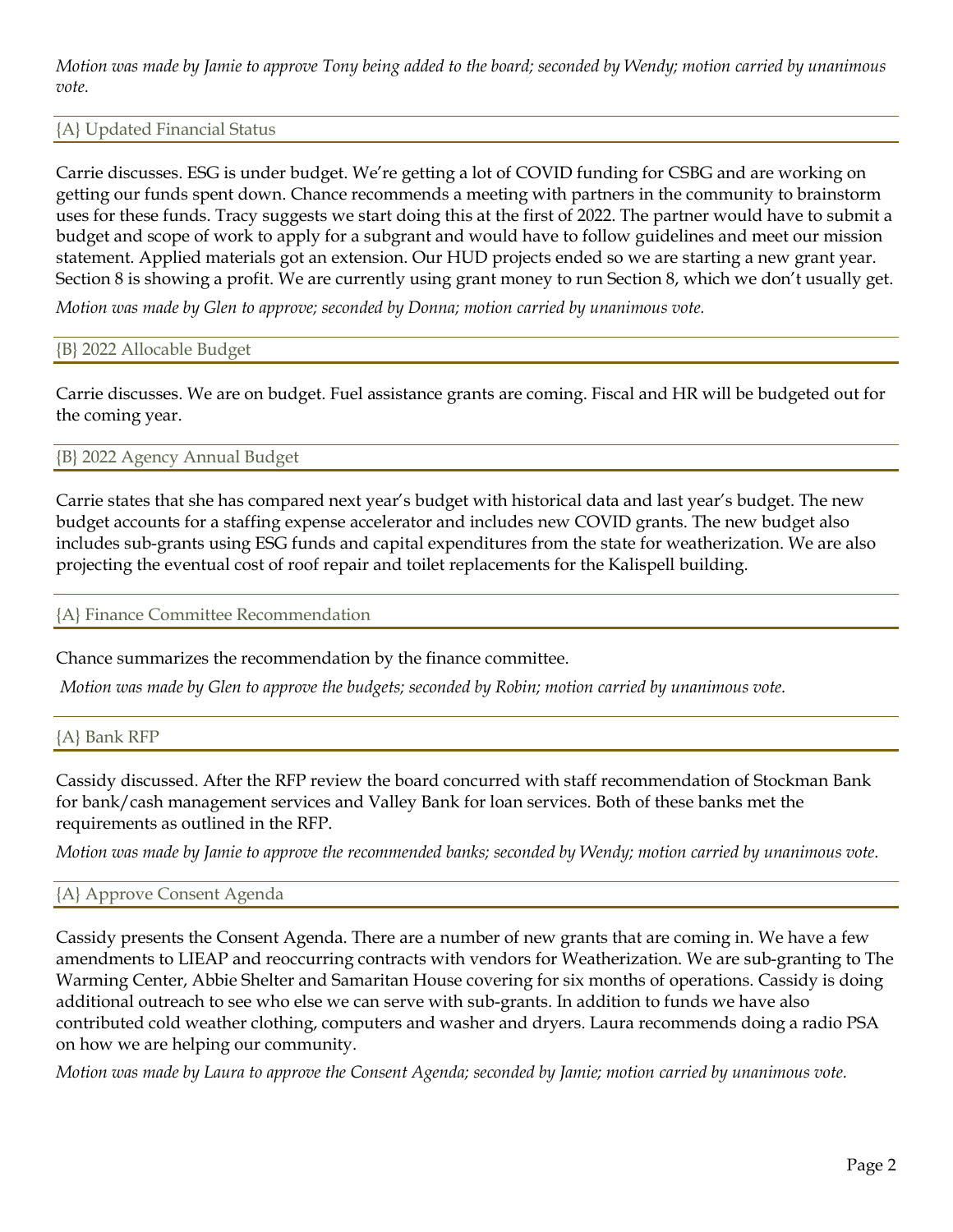Tracy shares that we may have a candidate for personnel manager. We just filled the housing navigator position with a temporary LIEAP staff. We also filled the crew worker position with a previous staff. Another Weatherization crew worker retired so we're still looking for one more crew worker. One staff person left her position to open a daycare, therefore a housing navigator position is also open.

{B} Questions on Program Reports

The board had no questions.

{C} Board Consensus on ED Timesheets

Chance reviewed and says they looked like they were in order.

{B} Status of Pending Legal Issues

Discussed by Cassidy.

{D} Construction Update

Tracy discusses. CAPNM will be included as stakeholders in weekly updates facilitated by the city/builder on the construction process. We will be losing a parking lot but gaining a new parking structure. The specifics on availability of parking are ever-changing but the main concern right now is that there are no accessible handicap parking options.

{D} Training and Presentation

Tracy offers a CAPLAW training to up to four board members. The event will be held in Chicago from June 28-30<sup>th</sup> and travel expenses will be covered by the agency. In July ESG staff and Tracy will make a presentation in Colorado regarding the institutional release program.

{D} Closed Executive Session/ED Evaluation

Laura discussed.

{A} Recommendation on ED

Chance discusses the motion for Tracy to receive a merit increase and a bonus.

*Motion was made by Stanley to approve the ED recommendation; seconded by Vince; motion carried by unanimous vote.*

\_\_\_\_\_\_\_\_\_\_\_\_\_\_\_\_\_\_\_\_\_\_\_\_\_\_\_\_\_\_\_\_\_\_\_\_ \_\_\_\_\_\_\_\_\_\_\_\_\_\_\_\_\_\_\_\_\_\_\_\_\_\_\_\_\_\_\_\_\_\_\_\_

Chance Barrett, President Laura Burrowes, Secretary/Treasurer

Adjourned at 11:50 p.m.